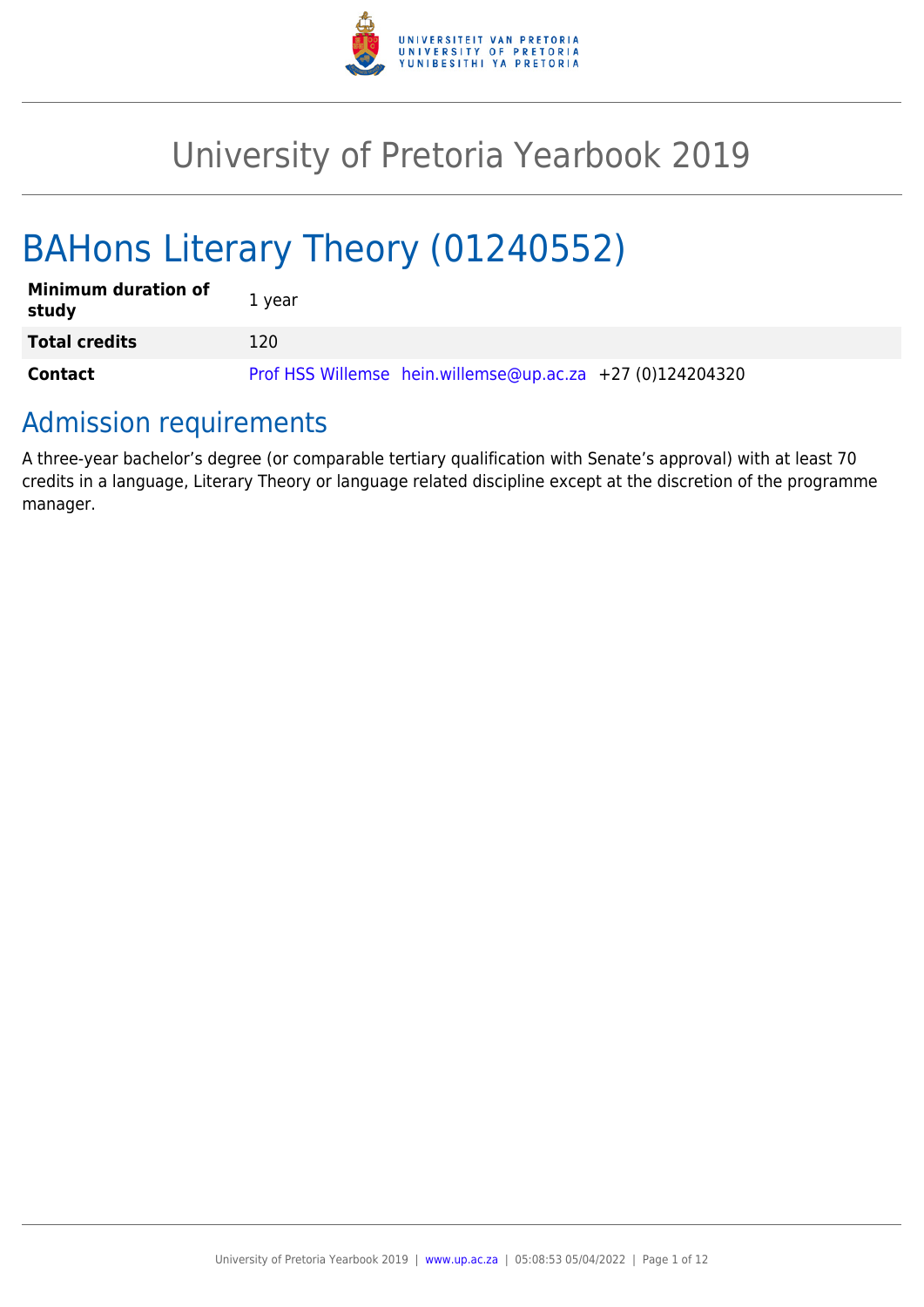

# Curriculum: Final year

# **Minimum credits: 120**

LCC 732 (30 credits) and LCC 727 (20 credits) are compulsory.

Select another 3 or 4 Core modules to amount to a total of 120 credits.

If 3 Core modules are selected, 1 Elective module offered by another department must be included.

If 4 Core modules are selected, no elective module can be included.

# **Core modules**

### **Postcolonialism 723 (LCC 723)**

| <b>Module credits</b>         | 20.00                          |
|-------------------------------|--------------------------------|
| <b>Prerequisites</b>          | No prerequisites.              |
| <b>Contact time</b>           | 14 lectures                    |
| <b>Language of tuition</b>    | Module is presented in English |
| <b>Department</b>             | Afrikaans                      |
| <b>Period of presentation</b> | Year                           |

#### **Module content**

A focus on the consequences of the colonial encounter between the West and the non-West, from the sixteenth century to the present day. Direct and indirect ways in which literary texts are involved with the discourse on the colony and the effects of power in social and political practices. Said and "worldliness" of literary texts. (Post)colonial identity. Bhabha and the "location of culture", hybridity.

# **African writers and thought 724 (LCC 724)**

| <b>Module credits</b>         | 20.00                          |
|-------------------------------|--------------------------------|
| <b>Prerequisites</b>          | No prerequisites.              |
| <b>Contact time</b>           | 14 lectures                    |
| <b>Language of tuition</b>    | Module is presented in English |
| <b>Department</b>             | Afrikaans                      |
| <b>Period of presentation</b> | Year                           |

#### **Module content**

The texts and practices of leading African cultural, literary, media, philosophers, and social movements will be discussed with reference to their contribution to the development of African thought and culture. Figures such as Achebe, Biko, Cesaire, Garvey, Fanon, Mazrui, Rodney, Senghor, Mbembe, Ngugi wa Thiong'o and Soyinka will be featured in this module.

# **Introduction to literary theory 727 (LCC 727)**

| <b>Module credits</b> | 20.00             |
|-----------------------|-------------------|
| <b>Prerequisites</b>  | No prerequisites. |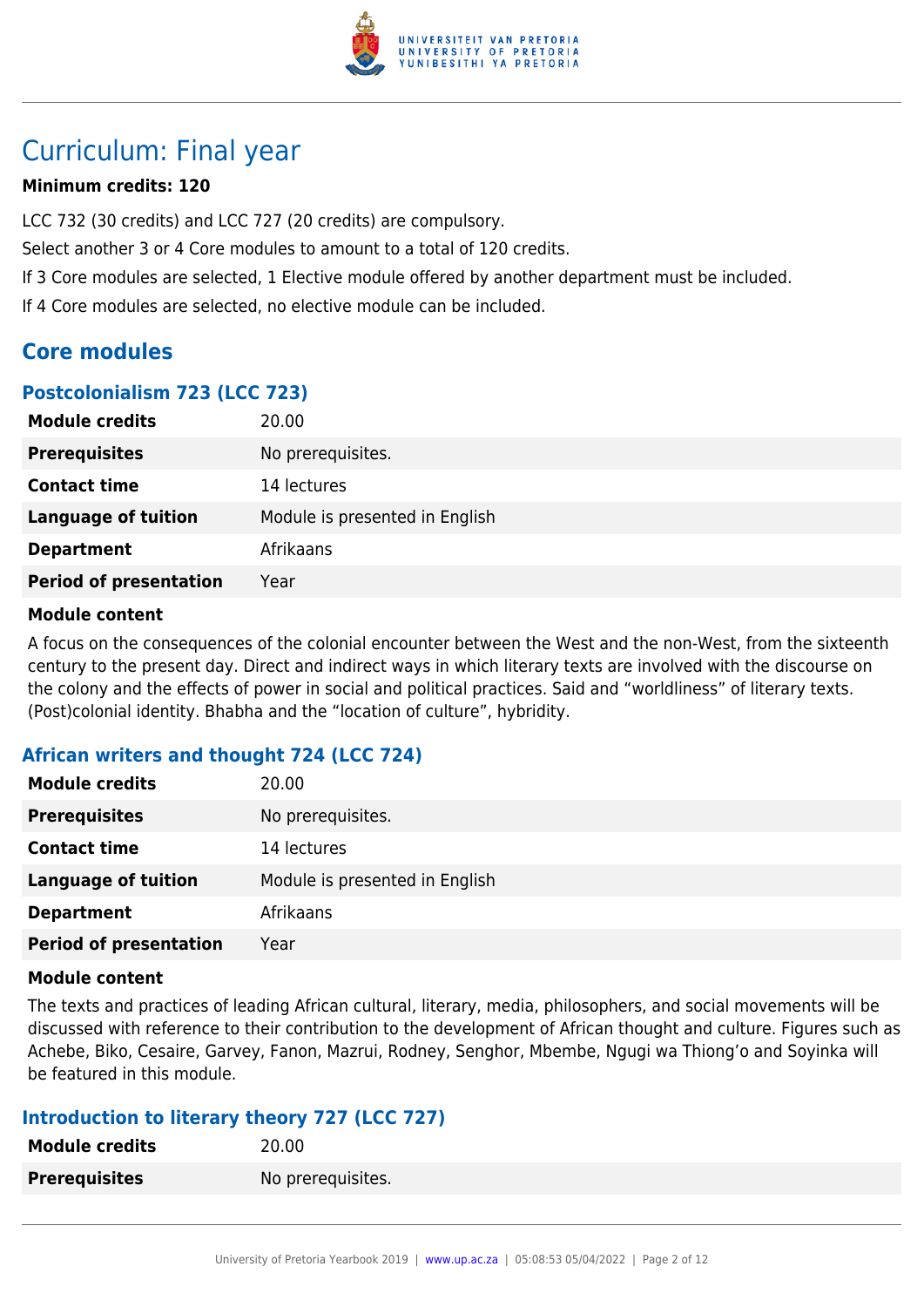

| <b>Contact time</b>           | 1 lecture per week             |
|-------------------------------|--------------------------------|
| <b>Language of tuition</b>    | Module is presented in English |
| <b>Department</b>             | Afrikaans                      |
| <b>Period of presentation</b> | Year                           |

The place, nature and function of theory of literature, research (hermeneutical, empirical), application; analysis, interpretation, evaluation and canonisation; literary systems (fields); capita selecta from 20th-century perspectives on literature and the study of literature; key issues in literary theory; primary and secondary sources.

# **World literature 728 (LCC 728)**

| <b>Module credits</b>         | 20.00                          |
|-------------------------------|--------------------------------|
| <b>Prerequisites</b>          | No prerequisites.              |
| <b>Contact time</b>           | 14 lectures                    |
| <b>Language of tuition</b>    | Module is presented in English |
| <b>Department</b>             | Afrikaans                      |
| <b>Period of presentation</b> | Year                           |

#### **Module content**

The relationship between national literatures and the broader frameworks of regional and world literature. "Distant Reading". Cosmopolitanism. Popular literature and "bestsellers". Approaches to multiple literatures (and cultures) in translation.

# **Gender and literature 729 (LCC 729)**

| <b>Module credits</b>         | 20.00                          |
|-------------------------------|--------------------------------|
| <b>Prerequisites</b>          | No prerequisites.              |
| <b>Contact time</b>           | 14 lectures                    |
| <b>Language of tuition</b>    | Module is presented in English |
| <b>Department</b>             | Afrikaans                      |
| <b>Period of presentation</b> | Year                           |

#### **Module content**

An advanced focus on "Western" and "Southern" Feminisms, Queer Theory, Gay and Lesbian Studies in literary texts.

#### **Research report 732 (LCC 732)**

| <b>Module credits</b>      | 30.00                          |
|----------------------------|--------------------------------|
| <b>Prerequisites</b>       | No prerequisites.              |
| <b>Language of tuition</b> | Module is presented in English |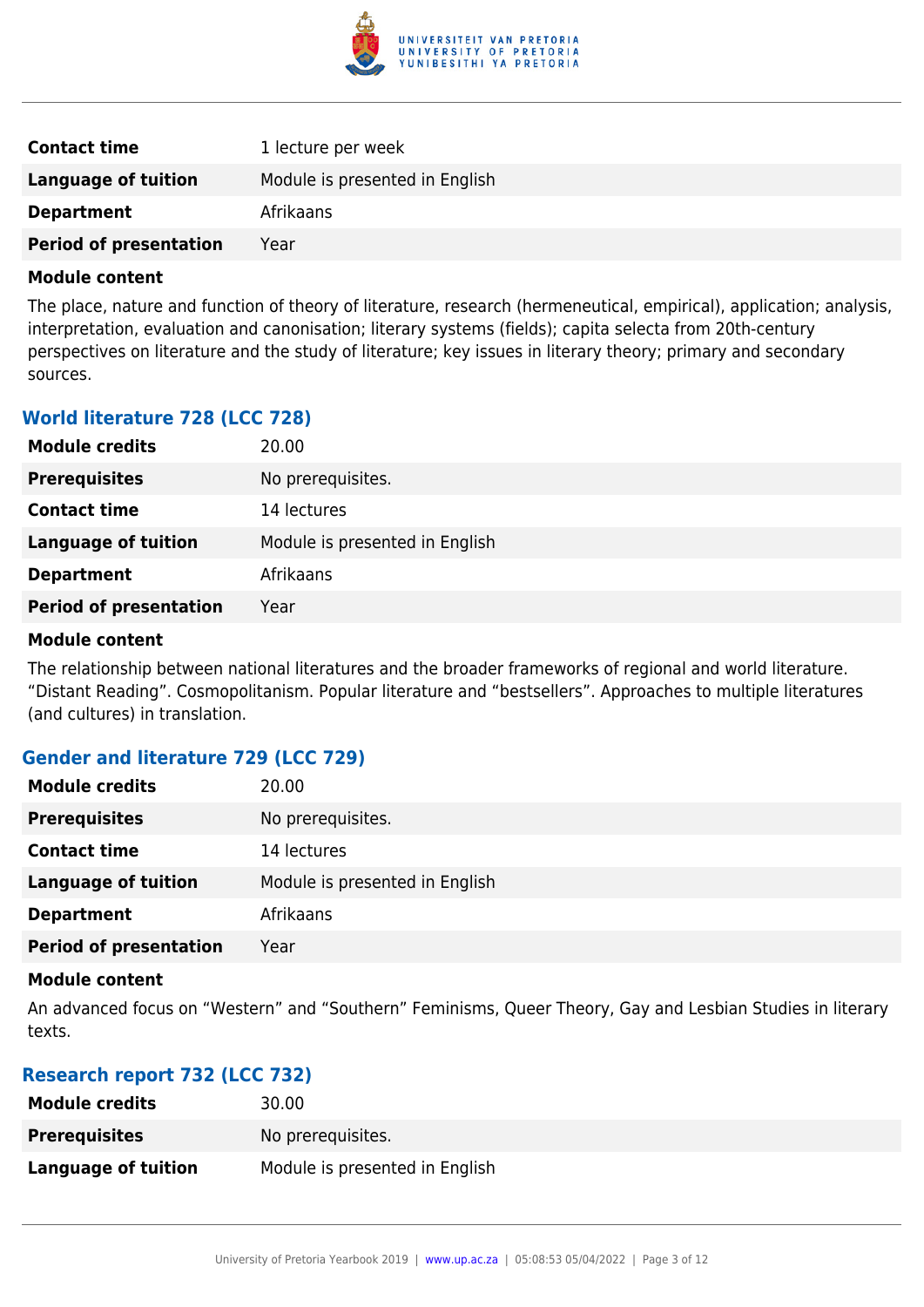

#### **Department** Afrikaans

## **Period of presentation** Year

#### **Module content**

Part 1 – Theoretical basis: The concepts "science" and "research"; the relationship "theory", "research", "application", forms of research (inter alia descriptive, empirical, applied); the research process (from research proposal to research report: identification and formulation of the problem, development of hypotheses, data collection and interpretation, etc); the use of the computer in research.

Part 2 – Application: A limited research project in which the principles of research methodology are applied. A candidate must submit the topic and format to the head of department or his/her representative for approval.

# **Capita selecta 733 (LCC 733)**

| <b>Module credits</b>         | 20.00                          |
|-------------------------------|--------------------------------|
| <b>Prerequisites</b>          | No prerequisites.              |
| <b>Contact time</b>           | 14 lectures                    |
| <b>Language of tuition</b>    | Module is presented in English |
| <b>Department</b>             | Afrikaans                      |
| <b>Period of presentation</b> | Year                           |

#### **Module content**

A choice from the following themes:

Narrativity

Narrativity vs. classical narratology. The transaction between narratives and audiences. Employment. Eventfulness. Tellability. Fictionality. Life and Narrative. ; the function of narrative in the creation of "social memory"; historiographic meta-fiction"; study of texts (literary and historical) from various languages and periods.

or

(Auto) biography in world literature

The history of biography and autobiography; biography, autobiography and their relationship to other genres; theories about subjectivity and identity ("self"), fact and fiction, objectivity and representation; study of relevant texts.

or

Media genre theory

Genre theory as applied to culture and media studies. The factors contributing to the formation of media genres, the internal and external features as well as the reception of media products will be discussed in this module.

# **Elective modules**

| Afrikaanse drama 718 (AFR 718) |                    |
|--------------------------------|--------------------|
| <b>Module credits</b>          | 20.00              |
| <b>Prerequisites</b>           | No prerequisites.  |
| <b>Contact time</b>            | 1 lecture per week |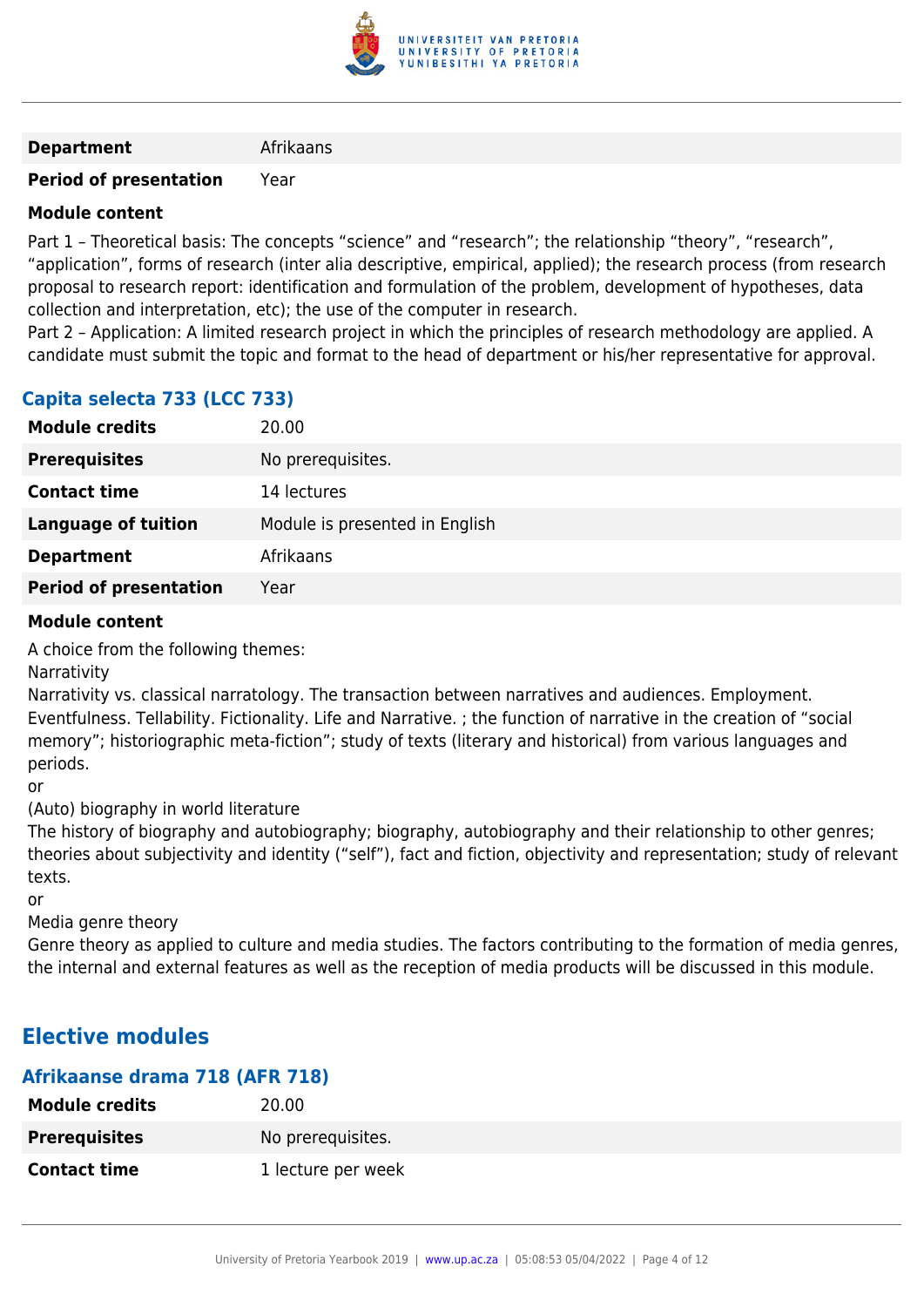

| Language of tuition           | Module is presented in Afrikaans |
|-------------------------------|----------------------------------|
| <b>Department</b>             | Afrikaans                        |
| <b>Period of presentation</b> | Year                             |
|                               |                                  |

'n Studie van die Afrikaanse drama met toespitsing op die Afrikaanse toneel, radio, televisie en film. In oorleg met die studente word leerplan bestaande uit aantal oeuvre- en tematologiese studies saamgestel.

# **Afrikaanse poësie 755 (AFR 755)**

| <b>Module credits</b>         | 20.00                            |
|-------------------------------|----------------------------------|
| <b>Prerequisites</b>          | No prerequisites.                |
| <b>Contact time</b>           | 1 lecture per week               |
| <b>Language of tuition</b>    | Module is presented in Afrikaans |
| <b>Department</b>             | Afrikaans                        |
| <b>Period of presentation</b> | Year                             |
|                               |                                  |

#### **Module content**

Voëlvlug oor die Afrikaanse poësie van voor 1900 tot vandag; sisteme, periodisering, kanon(s) en kanoniseringsmeganismes, (hedendaagse) benaderingswyses en leesstrategieë, tradisies, gesprekke, oeuvres; intensiewe bestudering van enkele oeuvres/digbundels en temas.

#### **Afrikaanse prosa 756 (AFR 756)**

| <b>Module credits</b>         | 20.00                            |
|-------------------------------|----------------------------------|
| <b>Prerequisites</b>          | No prerequisites.                |
| <b>Contact time</b>           | 1 seminar per week               |
| <b>Language of tuition</b>    | Module is presented in Afrikaans |
| <b>Department</b>             | Afrikaans                        |
| <b>Period of presentation</b> | Year                             |
|                               |                                  |

#### **Module content**

Die vak behels seleksies uit die Afrikaanse prosatradisie. In oorleg met die studente word leerplan bestaande uit aantal oeuvre- en tematologiese studies saamgestel.

# **Nederlandse letterkunde 775 (AFR 775)**

| <b>Module credits</b> | 20.00                            |
|-----------------------|----------------------------------|
| <b>Prerequisites</b>  | No prerequisites.                |
| <b>Contact time</b>   | 2 lectures per week              |
| Language of tuition   | Module is presented in Afrikaans |
| <b>Department</b>     | Afrikaans                        |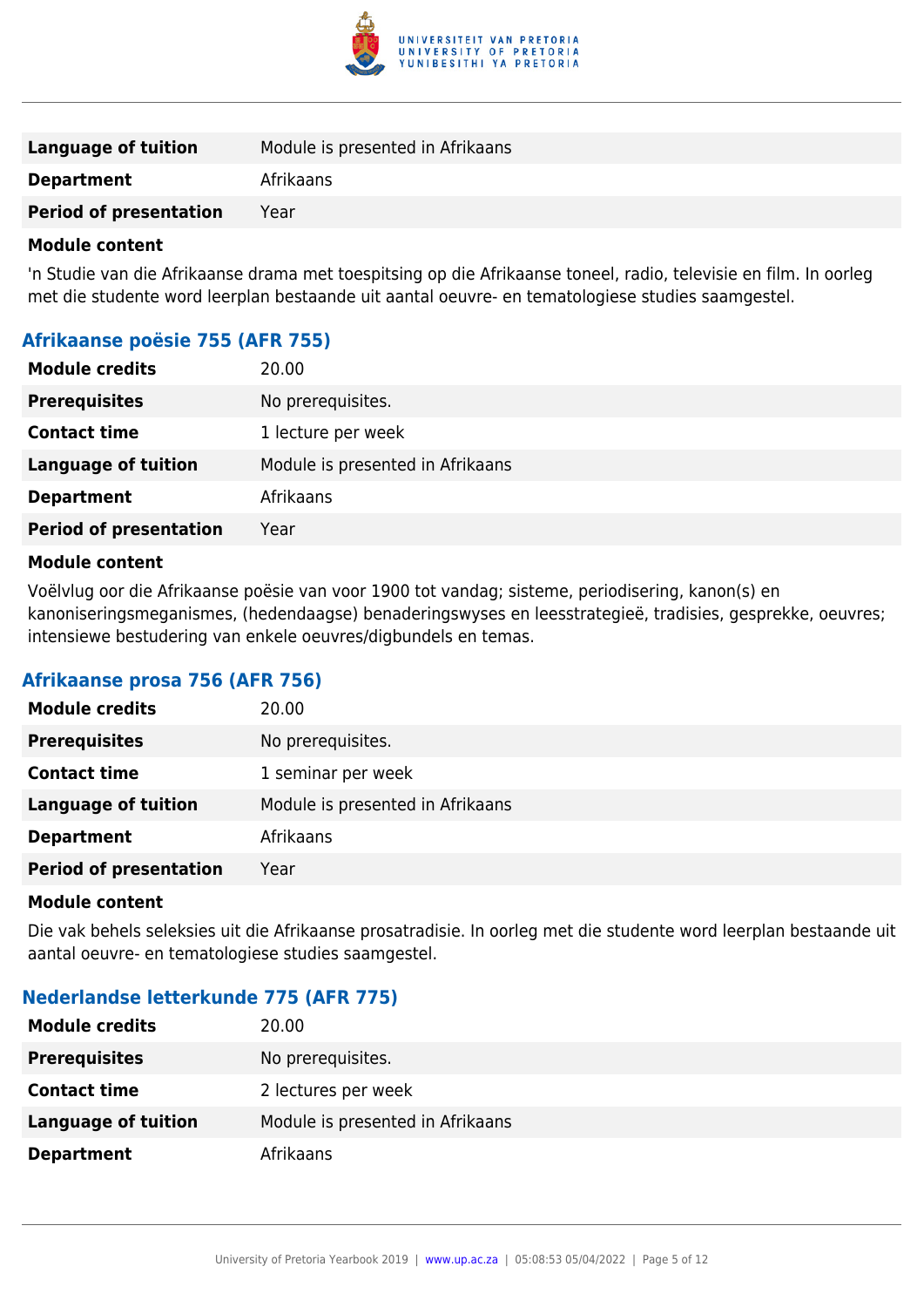

**Period of presentation** Year

#### **Module content**

Kulturele agtergrond van die Lae Lande; oorsig oor die Nederlandse en Vlaamse prosa en poësie.

### **German literature (1) 755 (DTS 755)**

| <b>Module credits</b>         | 24.00                                     |
|-------------------------------|-------------------------------------------|
| <b>Prerequisites</b>          | No prerequisites.                         |
| <b>Contact time</b>           | 1 lecture per week                        |
| Language of tuition           | Module is presented in English            |
| <b>Department</b>             | Ancient and Modern Languages and Cultures |
| <b>Period of presentation</b> | Year                                      |
| <b>Module content</b>         |                                           |

Introduction to German literary studies and the history of German literature.

## **German literature (2) 756 (DTS 756)**

| <b>Module credits</b>         | 24.00                                     |
|-------------------------------|-------------------------------------------|
| <b>Prerequisites</b>          | No prerequisites.                         |
| <b>Contact time</b>           | 1 lecture per week                        |
| <b>Language of tuition</b>    | Module is presented in English            |
| <b>Department</b>             | Ancient and Modern Languages and Cultures |
| <b>Period of presentation</b> | Year                                      |
| <b>Module content</b>         |                                           |

German literature of the 18th and 19th century.

# **German literature (3) 757 (DTS 757)**

| <b>Module credits</b>         | 24.00                                     |
|-------------------------------|-------------------------------------------|
| <b>Prerequisites</b>          | No prerequisites.                         |
| <b>Contact time</b>           | 1 lecture per week                        |
| <b>Language of tuition</b>    | Module is presented in English            |
| <b>Department</b>             | Ancient and Modern Languages and Cultures |
| <b>Period of presentation</b> | Year                                      |
|                               |                                           |

#### **Module content**

German literature of the 20th and 21st century.

## **German literature (4) 758 (DTS 758)**

| <b>Module credits</b> | 24.00 |
|-----------------------|-------|
|-----------------------|-------|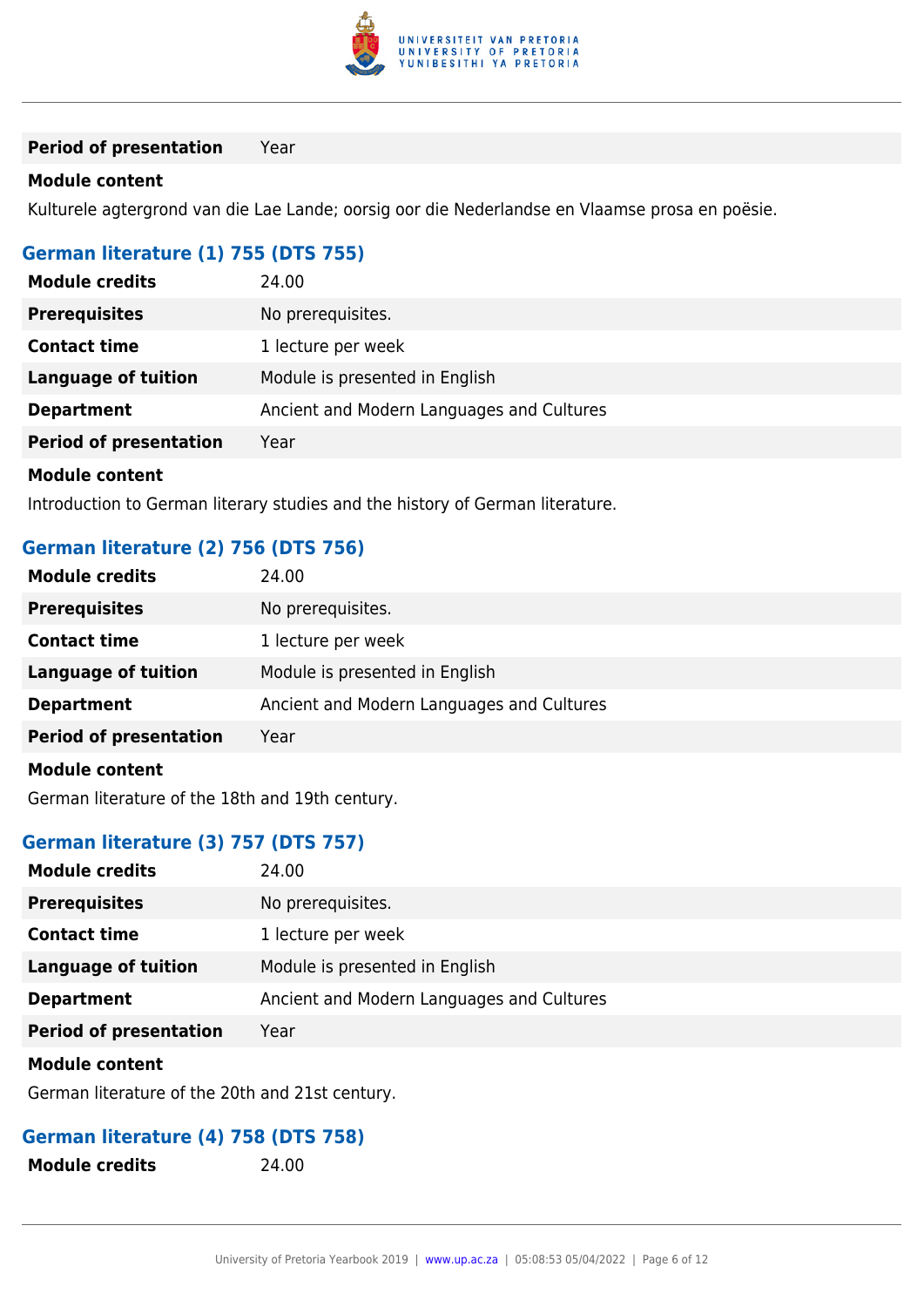

| <b>Prerequisites</b>          | No prerequisites.                         |
|-------------------------------|-------------------------------------------|
| <b>Contact time</b>           | 1 lecture per week                        |
| <b>Language of tuition</b>    | Module is presented in English            |
| <b>Department</b>             | Ancient and Modern Languages and Cultures |
| <b>Period of presentation</b> | Year                                      |

German literature from a Gender Studies' perspective.

# **African writing I 703 (ENG 703)**

| <b>Module credits</b>         | 15.00                          |
|-------------------------------|--------------------------------|
| <b>Prerequisites</b>          | None.                          |
| <b>Contact time</b>           | 1 seminar per week             |
| <b>Language of tuition</b>    | Module is presented in English |
| <b>Department</b>             | English                        |
| <b>Period of presentation</b> | Semester 1                     |

#### **Module content**

The module begins with a general introduction to literary approaches to African writing. Thereafter a selection of texts representing diverse genres is studied. You are encouraged to attend live performances of African and South African plays and to read current editions of African and South African journals for reviews and scholarly articles.

#### **African writing II 704 (ENG 704)**

| <b>Module credits</b>         | 15.00                          |
|-------------------------------|--------------------------------|
| <b>Prerequisites</b>          | ENG 703 is recommended.        |
| <b>Contact time</b>           | 1 seminar per week             |
| <b>Language of tuition</b>    | Module is presented in English |
| <b>Department</b>             | English                        |
| <b>Period of presentation</b> | Semester 2                     |

#### **Module content**

The module begins with a general introduction to literary approaches and concepts in contemporary African writing. Thereafter a selection of texts from both Africa and South Africa is studied.

# **South African short stories 705 (ENG 705)**

| <b>Module credits</b> | 15.00              |
|-----------------------|--------------------|
| <b>Prerequisites</b>  | No prerequisites.  |
| <b>Contact time</b>   | 1 seminar per week |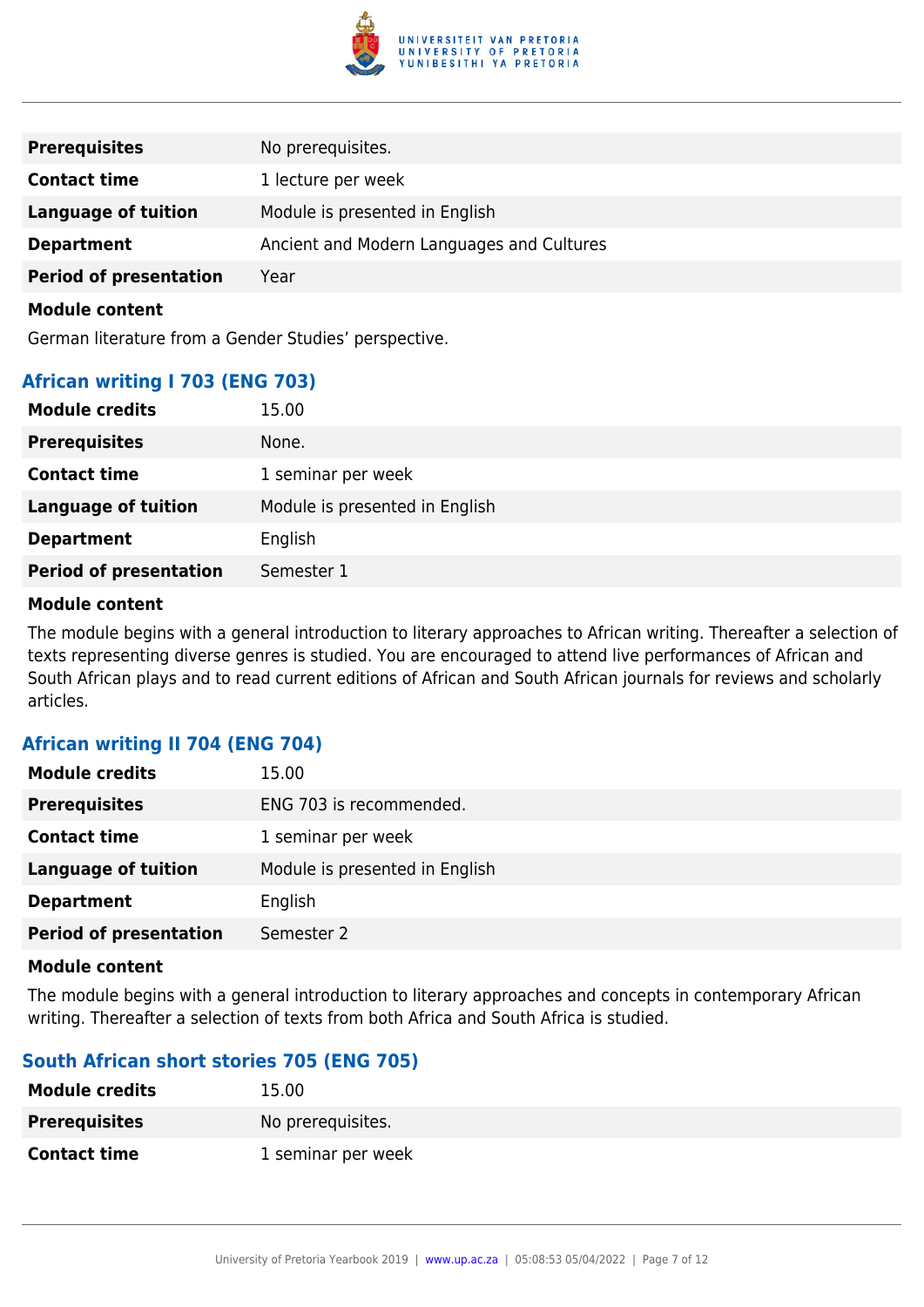

| <b>Language of tuition</b>    | Module is presented in English |
|-------------------------------|--------------------------------|
| <b>Department</b>             | English                        |
| <b>Period of presentation</b> | Semester 2                     |
|                               |                                |

This module provides and overview of the history and range of short story writing in South Africa and covers the work of individual writers such as Bosman, Smith, Head, Rive, Ndebele, Matthews, Essop, Wicomb and Vladislavic. Students are also encouraged to examine new work published in literary journals.

# **Children's literature 773 (ENG 773)**

| <b>Module credits</b>         | 15.00                          |
|-------------------------------|--------------------------------|
| <b>Prerequisites</b>          | No prerequisites.              |
| <b>Contact time</b>           | 1 seminar per week             |
| <b>Language of tuition</b>    | Module is presented in English |
| <b>Department</b>             | English                        |
| <b>Period of presentation</b> | Semester 2                     |

#### **Module content**

A range of interest in children's literature is represented in this module: children's literature as a social formation, in education and in psychology. The module discusses literature for, by and about children, in different methodologies and modes.

# **Medieval literature 701 (ENZ 701)**

| <b>Module credits</b>         | 15.00                          |
|-------------------------------|--------------------------------|
| <b>Prerequisites</b>          | No prerequisites.              |
| <b>Contact time</b>           | 1 seminar per week             |
| <b>Language of tuition</b>    | Module is presented in English |
| <b>Department</b>             | English                        |
| <b>Period of presentation</b> | Semester 2                     |

#### **Module content**

This module introduces the student to the reading and appreciation of Old and Middle English art forms in which the emphasis falls on aesthetic and moral issues, rather than on psychological ones. The module is an integrated one beginning with the study of the Old English epic, Beowulf, and includes Anglo-Saxon models as well as homiletic or heroic poems. The Middle Ages witness the reintroduction of English as the language of court, in preference to French, and the growth of narrative and lyrical poetry. Representations of both types of poetry are studied.

#### **Shakespeare 703 (ENZ 703)**

| <b>Module credits</b> | 15.00             |
|-----------------------|-------------------|
| <b>Prerequisites</b>  | No prerequisites. |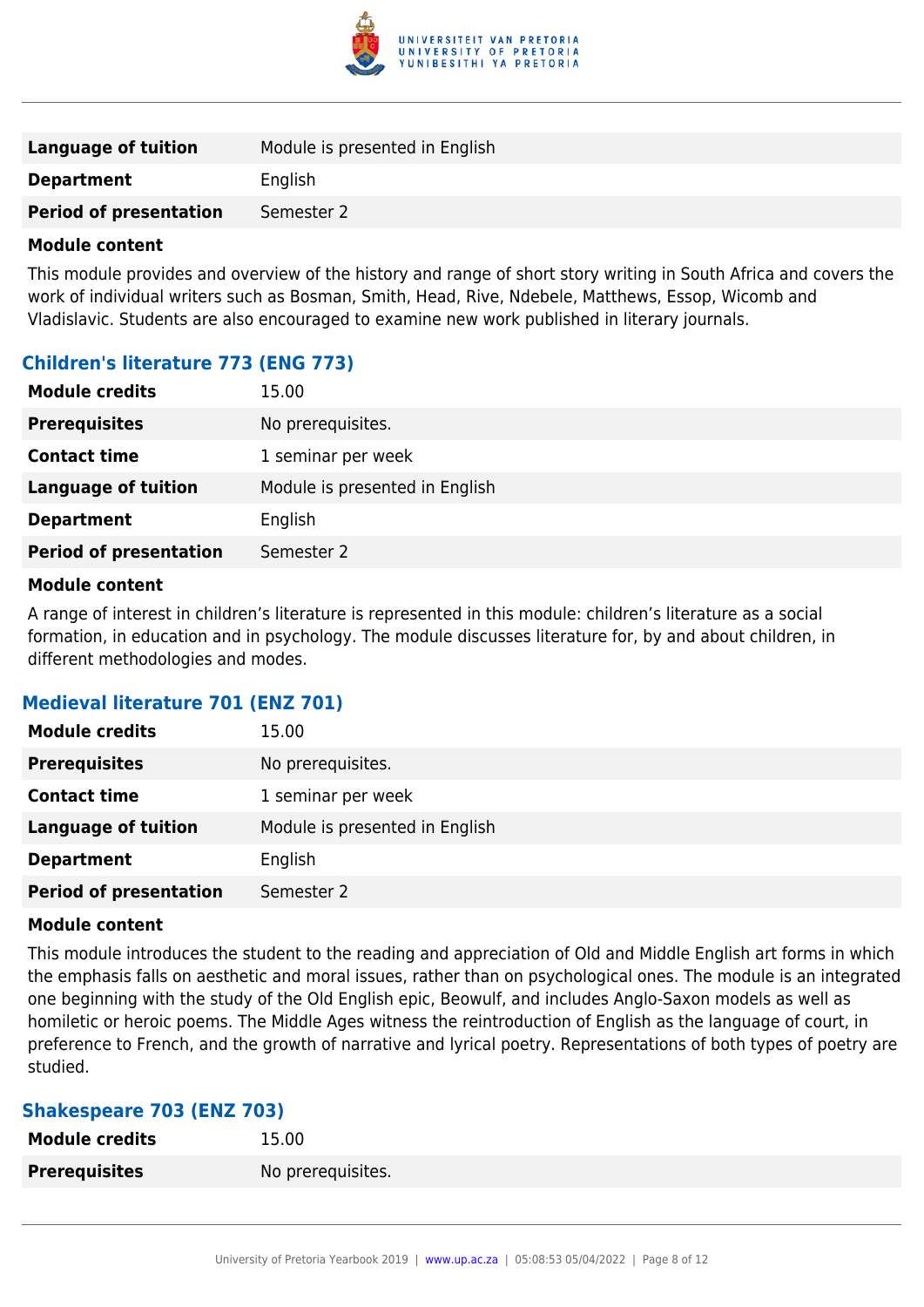

| <b>Contact time</b>           | 1 seminar per week             |
|-------------------------------|--------------------------------|
| <b>Language of tuition</b>    | Module is presented in English |
| <b>Department</b>             | English                        |
| <b>Period of presentation</b> | Semester 1                     |

The module consists of a selection of Shakespeare's plays intended to give some idea of the scope and development of his work. Students will study history plays, comedies, tragedies and two of the so-called "problem plays".

# **Seventeenth-century literature 704 (ENZ 704)**

| <b>Module credits</b>         | 15.00                          |
|-------------------------------|--------------------------------|
| <b>Prerequisites</b>          | No prerequisites.              |
| <b>Contact time</b>           | 1 seminar per week             |
| <b>Language of tuition</b>    | Module is presented in English |
| <b>Department</b>             | English                        |
| <b>Period of presentation</b> | Semester 1                     |

#### **Module content**

The English Renaissance spans the period of approximately 1560-1660. This is the period of great expansion in English literature. This module deals with the period from the Elizabethan Age to the early Restoration. It excludes Shakespeare, to whom a separate module is devoted, but deals with Shakespeare's contemporaries. It further deals with the major poets of the periods and with some of the prose. The Puritan movement and some of its main figures are included.

# **The Augustan vision 705 (ENZ 705)**

| <b>Module credits</b>         | 15.00                          |
|-------------------------------|--------------------------------|
| <b>Prerequisites</b>          | No prerequisites.              |
| <b>Contact time</b>           | 1 seminar per week             |
| <b>Language of tuition</b>    | Module is presented in English |
| <b>Department</b>             | English                        |
| <b>Period of presentation</b> | Semester 2                     |

#### **Module content**

This module explores a range of works written between 1660 and 1760 and, in keeping with recent critical approaches to the period, emphasises the age's exuberance, comic and satiric energy, and willingness to experiment with literary forms. Writers discussed include Pope, Johnson, Swift, Wycherley, Congreve and a selection of less well-known female poets and dramatists.

#### **Modernism 771 (ENZ 771)**

**Module credits** 15.00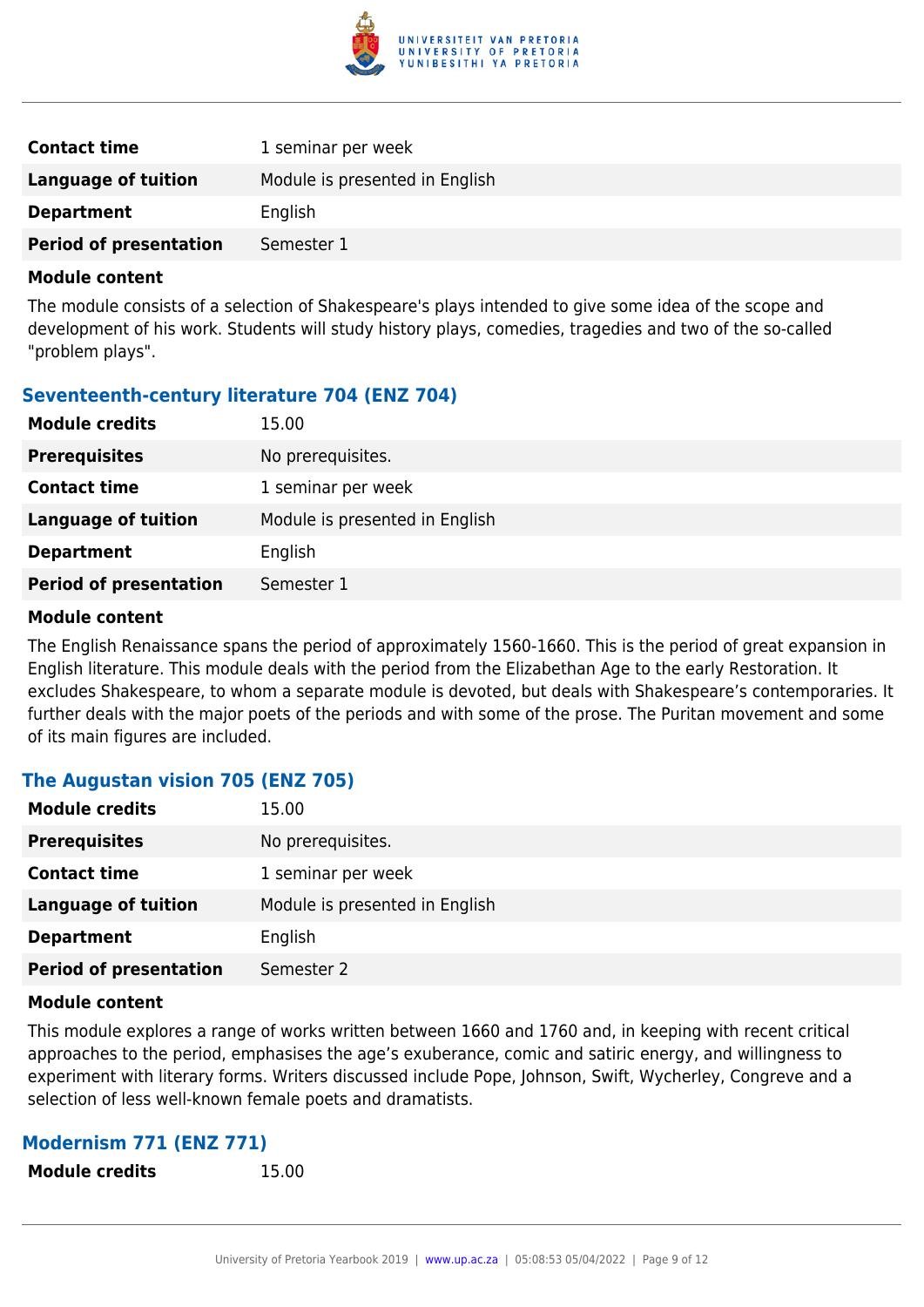

| <b>Prerequisites</b>          | No prerequisites.              |
|-------------------------------|--------------------------------|
| <b>Contact time</b>           | 1 seminar per week             |
| <b>Language of tuition</b>    | Module is presented in English |
| <b>Department</b>             | English                        |
| <b>Period of presentation</b> | Semester 1                     |

The modernist movement is examined in the context of contemporary developments in psychology, physics and anthropology, with an emphasis on the break with traditional literary and artistic conventions. Literary developments will be discussed in relation to seminal texts in poetry, prose and drama, including the work of Yeats, Eliot, Hardy, Lawrence, Joyce, Conrad and Beckett.

# **Postmodernism 772 (ENZ 772)**

| <b>Module credits</b>         | 15.00                          |
|-------------------------------|--------------------------------|
| <b>Prerequisites</b>          | No prerequisites.              |
| <b>Contact time</b>           | 1 seminar per week             |
| <b>Language of tuition</b>    | Module is presented in English |
| <b>Department</b>             | English                        |
| <b>Period of presentation</b> | Semester 2                     |

#### **Module content**

This module will introduce students to certain key concepts in relation to postmodernism and postmodern literature. A wide range of texts will be studied. These may include works by British, American, Canadian and South African writers.

# **ntroduction to French Linguistics 757 (FRN 757)**

| <b>Module credits</b>         | 24.00                                     |
|-------------------------------|-------------------------------------------|
| <b>Prerequisites</b>          | No prerequisites.                         |
| <b>Contact time</b>           | 1 lecture per week                        |
| Language of tuition           | Module is presented in English            |
| <b>Department</b>             | Ancient and Modern Languages and Cultures |
| <b>Period of presentation</b> | Year                                      |
|                               |                                           |

#### **Module content**

A variety of French texts are analysed within a linguistic and stylistic framework.

# **isiNdebele literature: Capita selecta 751 (NDE 751)**

| <b>Module credits</b> | 20.00              |
|-----------------------|--------------------|
| <b>Prerequisites</b>  | No prerequisites.  |
| <b>Contact time</b>   | 1 lecture per week |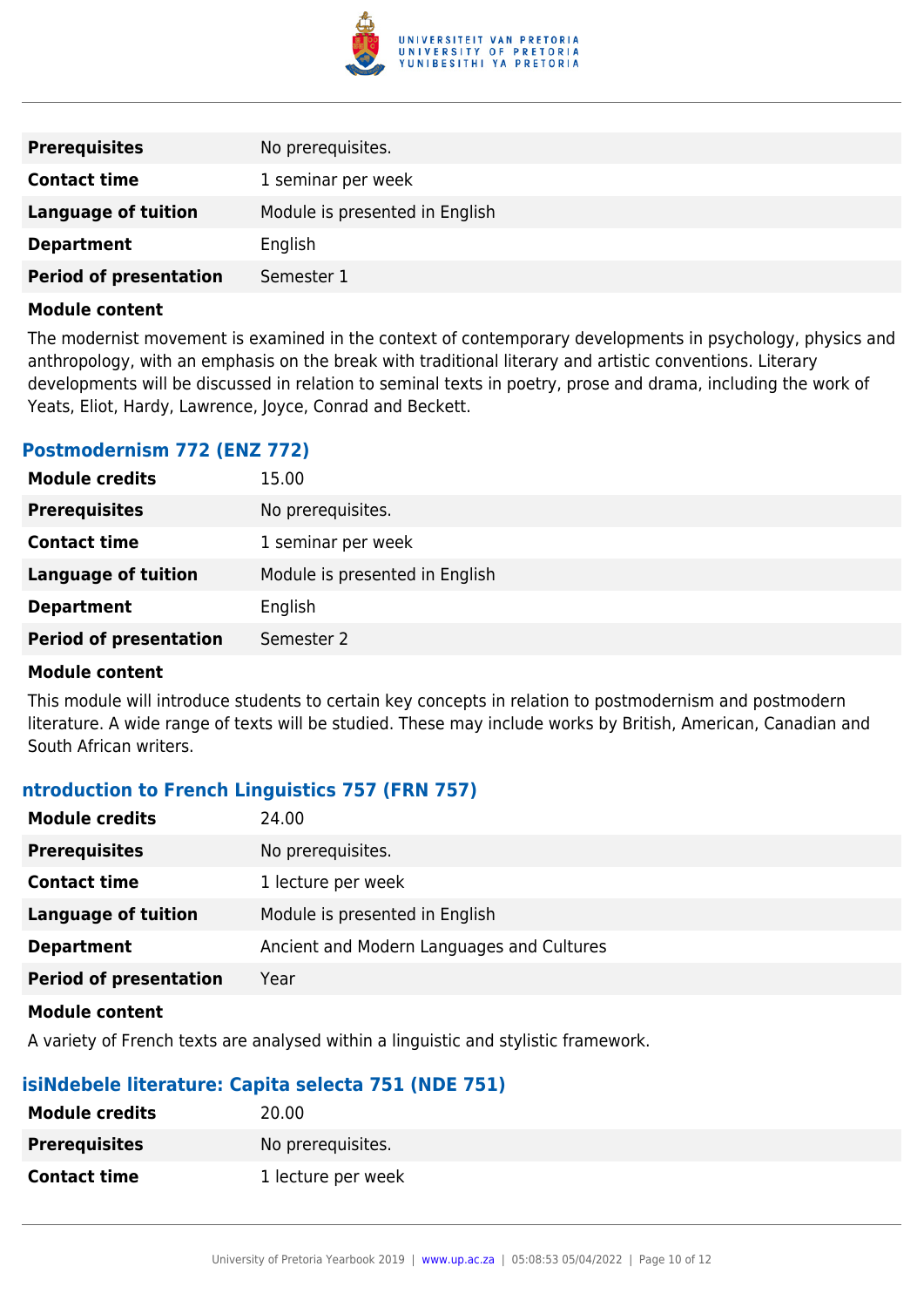

| Language of tuition           | Module is presented in IsiNdebele |
|-------------------------------|-----------------------------------|
| <b>Department</b>             | African Languages                 |
| <b>Period of presentation</b> | Semester 1 or Semester 2          |

Analysis of the basic features and structure of the different literary genres in isiNdebele: poetry (modern and traditional), short stories, novels and drama.

### **Sepedi literature: Capita selecta 751 (SEP 751)**

| <b>Module credits</b>         | 20.00                         |
|-------------------------------|-------------------------------|
| <b>Prerequisites</b>          | No prerequisites.             |
| <b>Contact time</b>           | 1 lecture per week            |
| Language of tuition           | Module is presented in Sepedi |
| <b>Department</b>             | African Languages             |
| <b>Period of presentation</b> | Semester 1 or Semester 2      |

#### **Module content**

Analysis of the basic features and structure of the different literary genres in Sepedi: poetry (modern and traditional), short stories, novels and drama. Introduction to the narratological perspective as a tool of literary analysis.

Will only be offered if a sufficient number of students enrol.

#### **Hispanic literature 701 (SPN 701)**

| <b>Module credits</b>         | 20.00                                     |
|-------------------------------|-------------------------------------------|
| <b>Prerequisites</b>          | No prerequisites.                         |
| <b>Contact time</b>           | 2 lectures per week                       |
| <b>Language of tuition</b>    | Module is presented in Spanish            |
| <b>Department</b>             | Ancient and Modern Languages and Cultures |
| <b>Period of presentation</b> | Semester 1                                |

#### **Module content**

This module offers an introduction to Hispanic literature from Spain and Latin America. The module is conducted in Spanish and all reading and writing for the module is also done in Spanish.

#### **Setswana literature: Capita selecta 751 (STW 751)**

| <b>Module credits</b>      | 20.00                           |
|----------------------------|---------------------------------|
| <b>Prerequisites</b>       | No prerequisites.               |
| <b>Contact time</b>        | 1 lecture per week              |
| <b>Language of tuition</b> | Module is presented in Setswana |
| <b>Department</b>          | African Languages               |